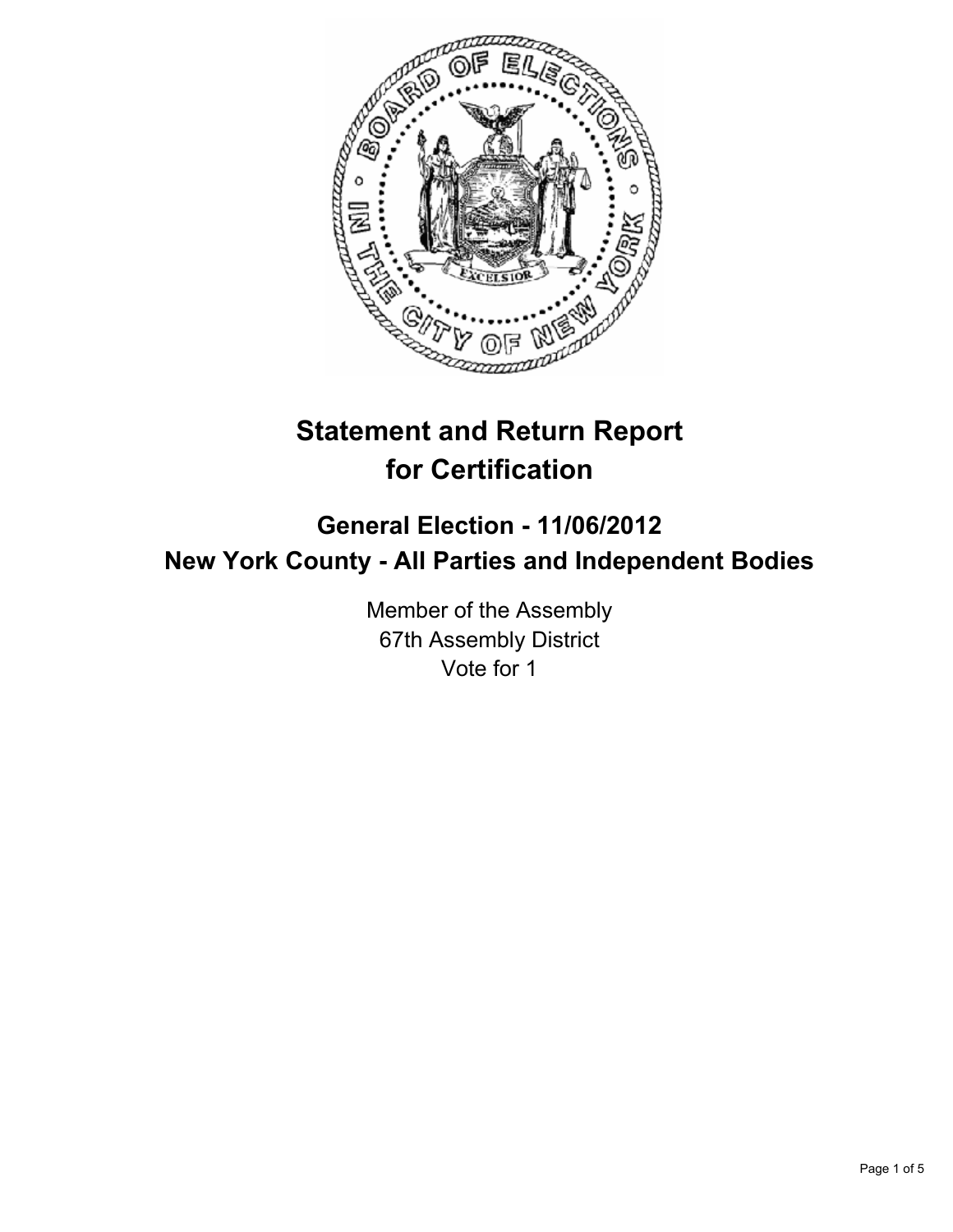

## **Assembly District 67**

| PUBLIC COUNTER                                           | 50,643                  |
|----------------------------------------------------------|-------------------------|
| <b>EMERGENCY</b>                                         | 82                      |
| ABSENTEE/MILITARY                                        | 2,401                   |
| <b>FEDERAL</b>                                           | 1,431                   |
| SPECIAL PRESIDENTIAL                                     | 0                       |
| AFFIDAVIT                                                | 3,966                   |
| <b>Total Ballots</b>                                     | 58,523                  |
| Less - Inapplicable Federal/Special Presidential Ballots | (1, 431)                |
| <b>Total Applicable Ballots</b>                          | 57,092                  |
| LINDA B. ROSENTHAL (DEMOCRATIC)                          | 41,199                  |
| LINDA B. ROSENTHAL (WORKING FAMILIES)                    | 1,993                   |
| JULIA WILLEBRAND (GREEN)                                 | 2,298                   |
| ALEXANDRA KAZAN (WRITE-IN)                               | 1                       |
| AMY DELAHUNTY (WRITE-IN)                                 | 1                       |
| ARC DUSHIR JOHNSON (WRITE-IN)                            | 1                       |
| BENJAMIN BALLER (WRITE-IN)                               | 2                       |
| CHARLES BARRON (WRITE-IN)                                | 1                       |
| CORRINNE BEREZUK (WRITE-IN)                              | 1                       |
| DAVID SACK (WRITE-IN)                                    | 1                       |
| DAVID ZELMAN (WRITE-IN)                                  | 1                       |
| DENTON ABEL (WRITE-IN)                                   | 1                       |
| DIANE BASSMAN (WRITE-IN)                                 | 1                       |
| ERIK VISCKEY (WRITE-IN)                                  | 1                       |
| <b>GARY SACHS (WRITE-IN)</b>                             | 1                       |
| JAMES MCMANUS (WRITE-IN)                                 | 1                       |
| JARED M. HARRIS (WRITE-IN)                               | 1                       |
| JASON FRIEDMAN (WRITE-IN)                                | 1                       |
| JEFFERY KUFSKI (WRITE-IN)                                | 1                       |
| JOE CZERISKY (WRITE-IN)                                  | 4                       |
| JOSHUA EISENBE (WRITE-IN)                                | 1                       |
| LAWRENCE JONES (WRITE-IN)                                | 1                       |
| LINDA ROSELAND (WRITE-IN)                                | 1                       |
| LISA GOLDSTEIN (WRITE-IN)                                | 1                       |
| LUCIENCE GOLDBERG (WRITE-IN)                             | 1                       |
| MARK GOLDSTEIN (WRITE-IN)                                | 1                       |
| MATT HOTTEMAN (WRITE-IN)                                 | 1                       |
| MICAH LASHER (WRITE-IN)                                  | 1                       |
| MITT ROMNEY (WRITE-IN)                                   | 2                       |
| NICK JOHNSON (WRITE-IN)                                  | 1                       |
| PAUL C. COFREY (WRITE-IN)                                | $\overline{\mathbf{c}}$ |
| PAUL SIMENVER (WRITE-IN)                                 | 1                       |
| PETER MILLIGEN (WRITE-IN)                                | 1                       |
| ROBERT FROST (WRITE-IN)                                  | 1                       |
| RON PAUL (WRITE-IN)                                      | 1                       |
| RONNIE CABRERA (WRITE-IN)                                | 1                       |
| SARAH PALIN (WRITE-IN)                                   | 1                       |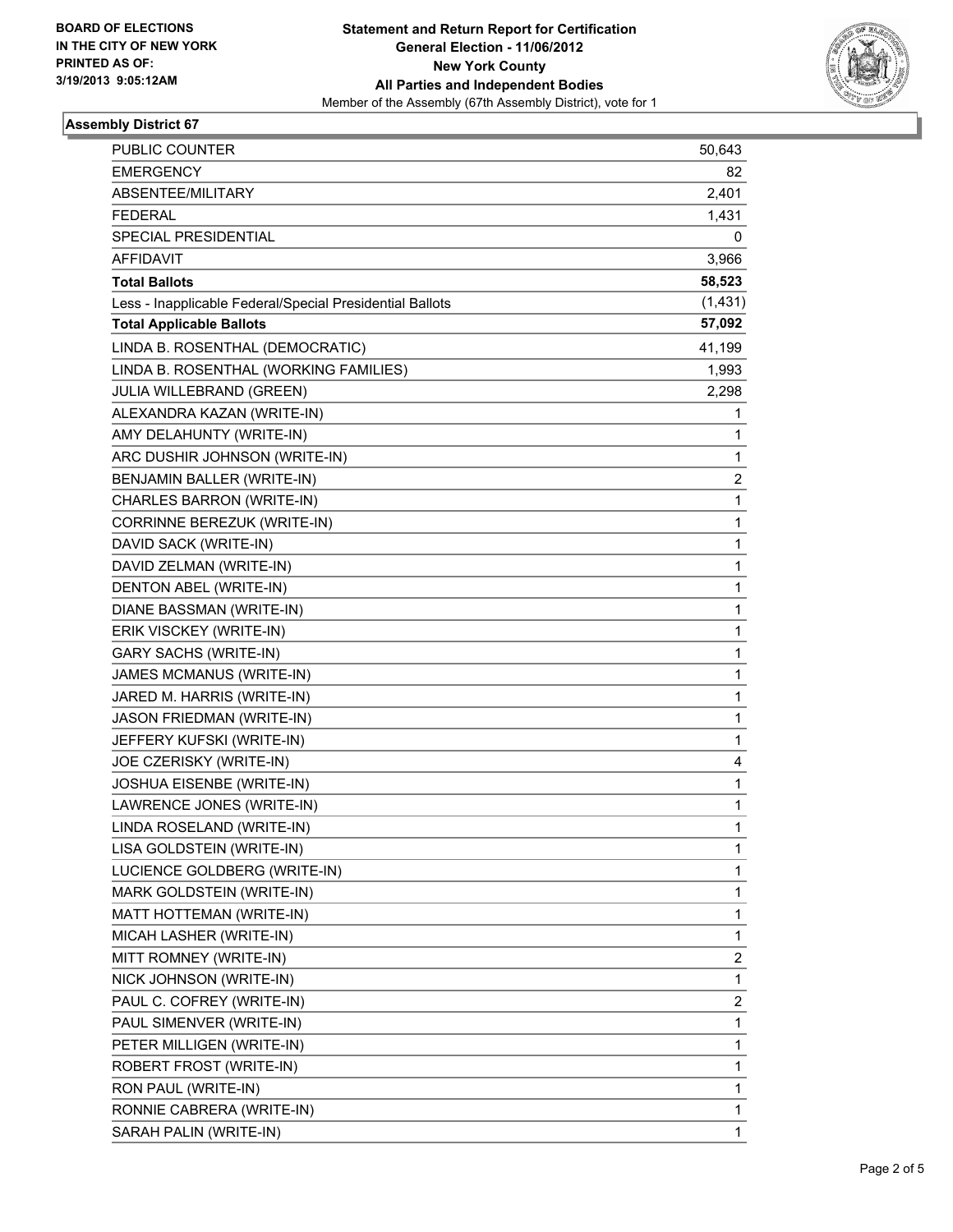

# **Assembly District 67**

| STEVE VILLANUEVA (WRITE-IN)        |        |
|------------------------------------|--------|
| THOMAS MCNEIL (WRITE-IN)           |        |
| TINA FEY (WRITE-IN)                |        |
| TONY VASSALLO (WRITE-IN)           |        |
| UNATTRIBUTABLE WRITE-IN (WRITE-IN) | 19     |
| WILLIAM MEYERS (WRITE-IN)          |        |
| <b>Total Votes</b>                 | 45,554 |
| Unrecorded                         | 11.538 |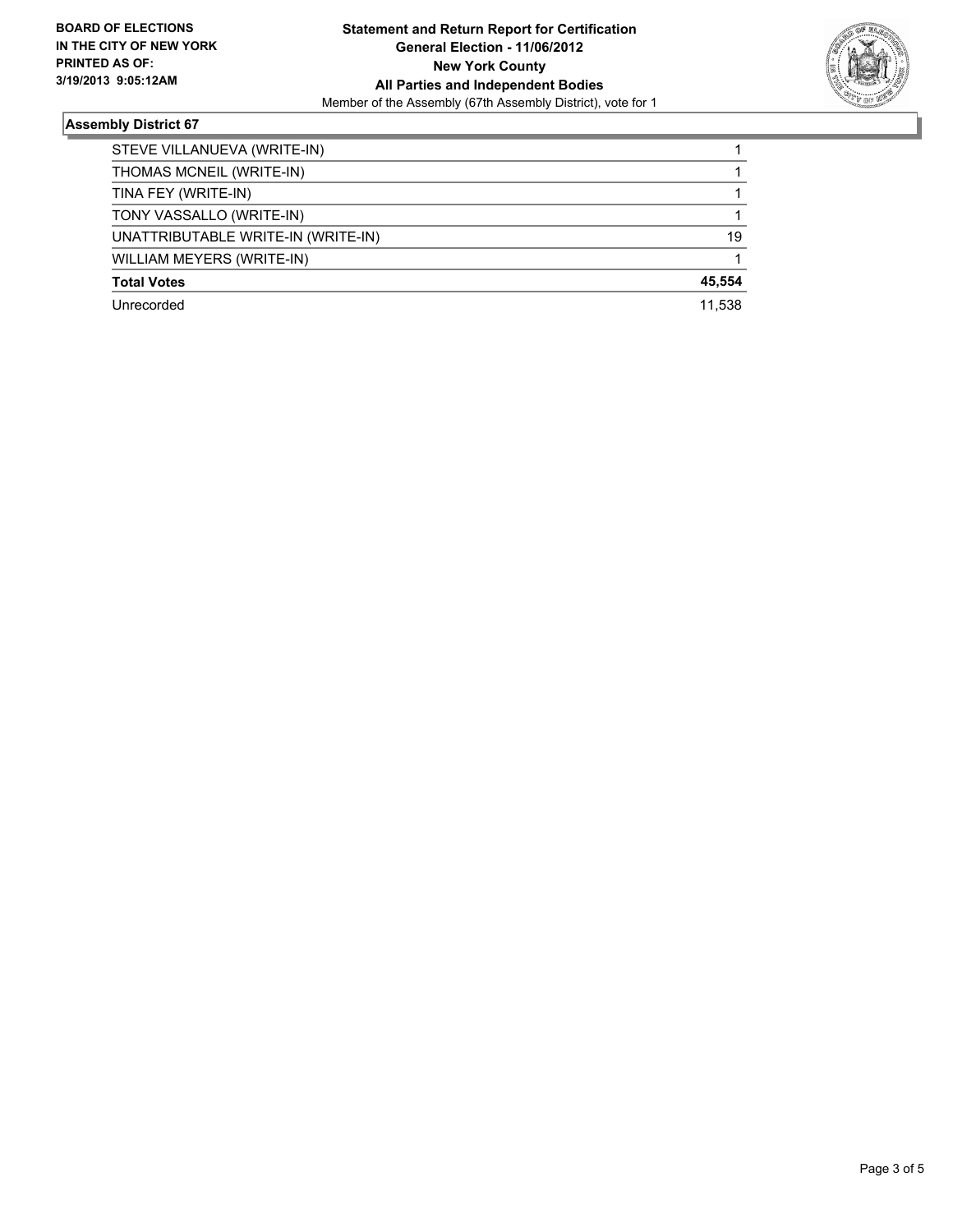#### **Statement and Return Report for Certification General Election - 11/06/2012 New York County All Parties and Independent Bodies** Member of the Assembly (67th Assembly District), vote for 1



#### **Total for Member of the Assembly (67th Assembly District) - New York County**

| PUBLIC COUNTER                                           | 50,643       |
|----------------------------------------------------------|--------------|
| <b>EMERGENCY</b>                                         | 82           |
| ABSENTEE/MILITARY                                        | 2,401        |
| <b>FEDERAL</b>                                           | 1,431        |
| SPECIAL PRESIDENTIAL                                     | 0            |
| AFFIDAVIT                                                | 3,966        |
| <b>Total Ballots</b>                                     | 58,523       |
| Less - Inapplicable Federal/Special Presidential Ballots | (1, 431)     |
| <b>Total Applicable Ballots</b>                          | 57,092       |
| LINDA B. ROSENTHAL (DEMOCRATIC)                          | 41,199       |
| LINDA B. ROSENTHAL (WORKING FAMILIES)                    | 1,993        |
| JULIA WILLEBRAND (GREEN)                                 | 2,298        |
| ALEXANDRA KAZAN (WRITE-IN)                               | 1            |
| AMY DELAHUNTY (WRITE-IN)                                 | 1            |
| ARC DUSHIR JOHNSON (WRITE-IN)                            | 1            |
| BENJAMIN BALLER (WRITE-IN)                               | 2            |
| CHARLES BARRON (WRITE-IN)                                | 1            |
| CORRINNE BEREZUK (WRITE-IN)                              | 1            |
| DAVID SACK (WRITE-IN)                                    | 1            |
| DAVID ZELMAN (WRITE-IN)                                  | $\mathbf{1}$ |
| DENTON ABEL (WRITE-IN)                                   | 1            |
| DIANE BASSMAN (WRITE-IN)                                 | 1            |
| ERIK VISCKEY (WRITE-IN)                                  | 1            |
| <b>GARY SACHS (WRITE-IN)</b>                             | 1            |
| JAMES MCMANUS (WRITE-IN)                                 | 1            |
| JARED M. HARRIS (WRITE-IN)                               | $\mathbf{1}$ |
| JASON FRIEDMAN (WRITE-IN)                                | 1            |
| JEFFERY KUFSKI (WRITE-IN)                                | 1            |
| JOE CZERISKY (WRITE-IN)                                  | 4            |
| JOSHUA EISENBE (WRITE-IN)                                | 1            |
| LAWRENCE JONES (WRITE-IN)                                | 1            |
| LINDA ROSELAND (WRITE-IN)                                | $\mathbf{1}$ |
| LISA GOLDSTEIN (WRITE-IN)                                | 1            |
| LUCIENCE GOLDBERG (WRITE-IN)                             | 1            |
| MARK GOLDSTEIN (WRITE-IN)                                | 1            |
| MATT HOTTEMAN (WRITE-IN)                                 | 1            |
| MICAH LASHER (WRITE-IN)                                  | 1            |
| MITT ROMNEY (WRITE-IN)                                   | 2            |
| NICK JOHNSON (WRITE-IN)                                  | 1            |
| PAUL C. COFREY (WRITE-IN)                                | 2            |
| PAUL SIMENVER (WRITE-IN)                                 | 1            |
| PETER MILLIGEN (WRITE-IN)                                | 1            |
| ROBERT FROST (WRITE-IN)                                  | 1            |
| RON PAUL (WRITE-IN)                                      | 1            |
| RONNIE CABRERA (WRITE-IN)                                | 1            |
| SARAH PALIN (WRITE-IN)                                   | 1            |